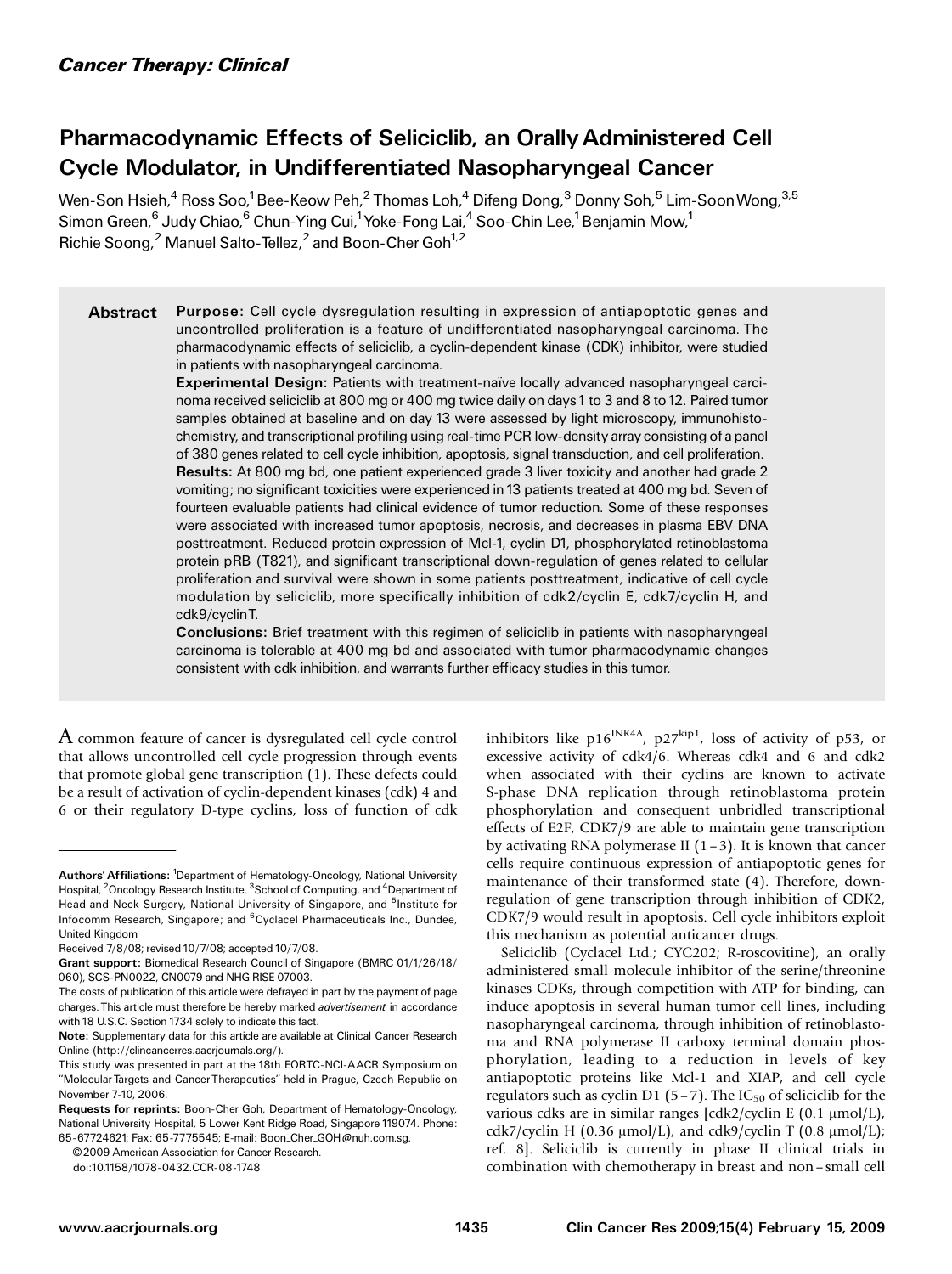# Translational Relevance

Cell cycle inhibitors have not been shown previously to induce molecular changes in vivo in solid cancers. Using a window design clinical study, we showed that seliciclib down-regulated transcription of genes relevant to EBVmediated tumorigenesis and control of apoptosis through activation of signaling pathways that included mitogenactivated protein kinase, c-Jun NH<sub>2</sub>-terminal kinase, p38, Janus kinase/signal transducer and activator of transcription, nuclear factor  $\kappa$ B, phosphoinositide 3-kinase/protein kinase B, and RhoGTPases in nasopharyngeal cancer, where EBV-mediated transformation and expression of latent membrane protein 1 has been associated with carcinogenicity. In addition, nasopharyngeal carcinoma is characterized by dysregulation of the cell cycle, particularly through overexpression of cyclin D1 and silencing of p16<sup>INK4A</sup>, promoting gene transcription. Therefore, inhibition of these pathways potentially restores cell cycle regulatory events. This proof of principle provides the evidence required for a formal evaluation of cell cycle inhibitors in nasopharyngeal cancer, and represents a significant advance in the application of novel moleculartargeted agents to therapy of this cancer.

lung cancer, but its pharmacodynamic effects of cdk inhibition by itself in solid tumors in vivo have not been shown. In chronic lymphocytic leukemia cells in vitro, seliciclib has been shown to induce apoptosis through the down-regulation of genes, and a similar mechanism of apoptosis has been described with another cdk inhibitor flavopiridol (9).

Undifferentiated nasopharyngeal cancer is an aggressive disease common in SouthEast Asia, and although concurrent chemoradiotherapy has improved the outcome of locally advanced disease, toxicities associated with definitive treatment and the poor outcome of recurrent disease with chemotherapy necessitate the development of more effective and less toxic alternatives. Cell cycle dysregulation is frequently found in nasopharyngeal carcinoma, in which activating cyclins such as cyclin D1 are often overexpressed whereas cyclin-dependent kinase inhibitors such as  $p16^{INK4A}$  are down-regulated (10– 12). This promotes association between cyclin D1 with cdks 4 and 6 to facilitate  $G_1$  progression through phosphorylation of retinoblastoma, thereby promoting E2F-mediated gene transcription (1). These cell cycle defects have significance for treatment, as restoration of p16 expression or inhibition of cyclin D1 by small interfering RNA reduces proliferation of nasopharyngeal carcinoma cell lines (13).

On this basis, we conducted a clinical study of seliciclib in patients with untreated nasopharyngeal carcinoma to determine its tolerability, pharmacokinetics, and clinical as well as cellular effects.

### Patients and Methods

Patients with treatment-naïve, localized, histologically confirmed WHO type III undifferentiated nasopharyngeal carcinoma were enrolled. Other eligibility criteria included age  $\geq 21$  y, Eastern

Cooperative Oncology Group performance status of 0 or 1, and adequate bone marrow, renal, and hepatic function. Patients were excluded if they were on alternative medications, had uncontrolled major medical conditions, were pregnant or lactating, had evidence of malabsorption, had other malignancies within 5 y, or were known carriers of hepatitis B or C or HIV. The protocol was approved by the local institutional review board and all patients gave written informed consent prior to participation.

Treatment, procedures, and methodology. Baseline history, physical examination, performance status, biochemical profile, and complete blood count were done within 7 d before starting treatment. Patients had endoscopic assessment of tumor with tumor biopsy within 72 h prior to commencing seliciclib and on day 13 of treatment. Seliciclib was supplied by Cyclacel Ltd in 200-mg capsules. Previous phase I studies have established that 800 mg/m<sup>2</sup> twice daily for 7 d is associated with dose-limiting toxicities; 5 d continuous dosing seemed to be tolerable (14). Therefore, patients were orally administered a starting dose of 800 mg bd at least 2 h postprandial on days 1 to 3 and 8 to 12 for a single 14-day cycle. Treatment of three patients was planned at this dose level 1 with an additional three patients to be treated if one patient had dose-limiting toxicities. Further enrollment at level 1 would continue if no more than two of six patients had dose-limiting toxicities. Reduction to dose level 2 was mandated if more than one of the first three patients exhibited dose-limiting toxicities. Patients were seen on days 8 and 12 for repeat laboratory testing, assessment of treatment compliance, and toxicity according to National Cancer Institute Common Toxicity Criteria version 2.

Tumor measurements and assessments. Bidimensional tumor measurements were done on all palpable cervical lymph nodes at pretreatment and on days 8 and 12 using skin calipers. The sum of the products of the pretreatment measurements was subtracted from the sum of the product of the posttreatment measurements and divided by the sum of the product of the pretreatment measurements. Patients with >25% decrease in the sum of the product of the posttreatment measurements were considered to show clinical response. Computed tomography scans of the nasopharynx and neck were done within 2 wk of starting seliciclib and immediately following treatment with seliciclib for radiotherapy planning, and tumor measurements were made according to the Response Evaluation Criteria In Solid Tumors.

Immunohistochemistry and histologic examination. Tumor tissue was assessed for the following biomarkers: cyclin D1, Mcl-1, phosphorylated retinoblastoma-Ser807/811 (cdk4-specific phosphorylation site) and pT821 (cdk2-specific phosphorylation site), Ki67 expression, and apoptosis (terminal deoxynucleotidyl transferase biotin-dUTP nick end Labeling or TUNEL staining). Light microscopy was used to evaluate histologic changes using H&E staining.

After deparaffinization and rehydration, antigen retrieval was done by boiling in citrate buffer in a pressure cooker (Milestone, T/T Mega). Endogenous peroxidase activity was blocked with incubation in 0.03% hydrogen peroxide/sodium azide buffer for 5 min. Primary antibody was then applied at appropriate dilution overnight at room temperature [anti-phospho-retinoblastoma (Ser807/811) antibody, 1:300, Cell Signaling Technology Inc.; anti-phospho-retinoblastoma (pT821) antibody, 1:500, Biosource International Inc.; cyclin D1, 1:100, Dako; Mcl-1, 1:200, Labvision Corporation; Ki-67, 1:200, Labvision Corporation]. Detection of bound antibody was accomplished with the DAKO Envision TM+ System (DAKO). After incubation with primary antibody, slides were rinsed with 0.0002% Tween 20 solution and incubated for 30 min with horseradish peroxidase –labeled polymer conjugated to antimouse or antirabbit secondary antibody. Following 0.0002% Tween 20 rinses, sections were developed with  $3.3'$ diaminobenzidine for 3 min, counterstained with Gills hematoxylin (Merck), and mounted with DPX (BDH Chemicals). TUNEL staining was done using Promega's DeadEnd Colorimetric TUNEL system per manufacturer's protocol.

The pretreatment and posttreatment samples were assessed for extent and intensity of staining using a semiquantitative score of 0 to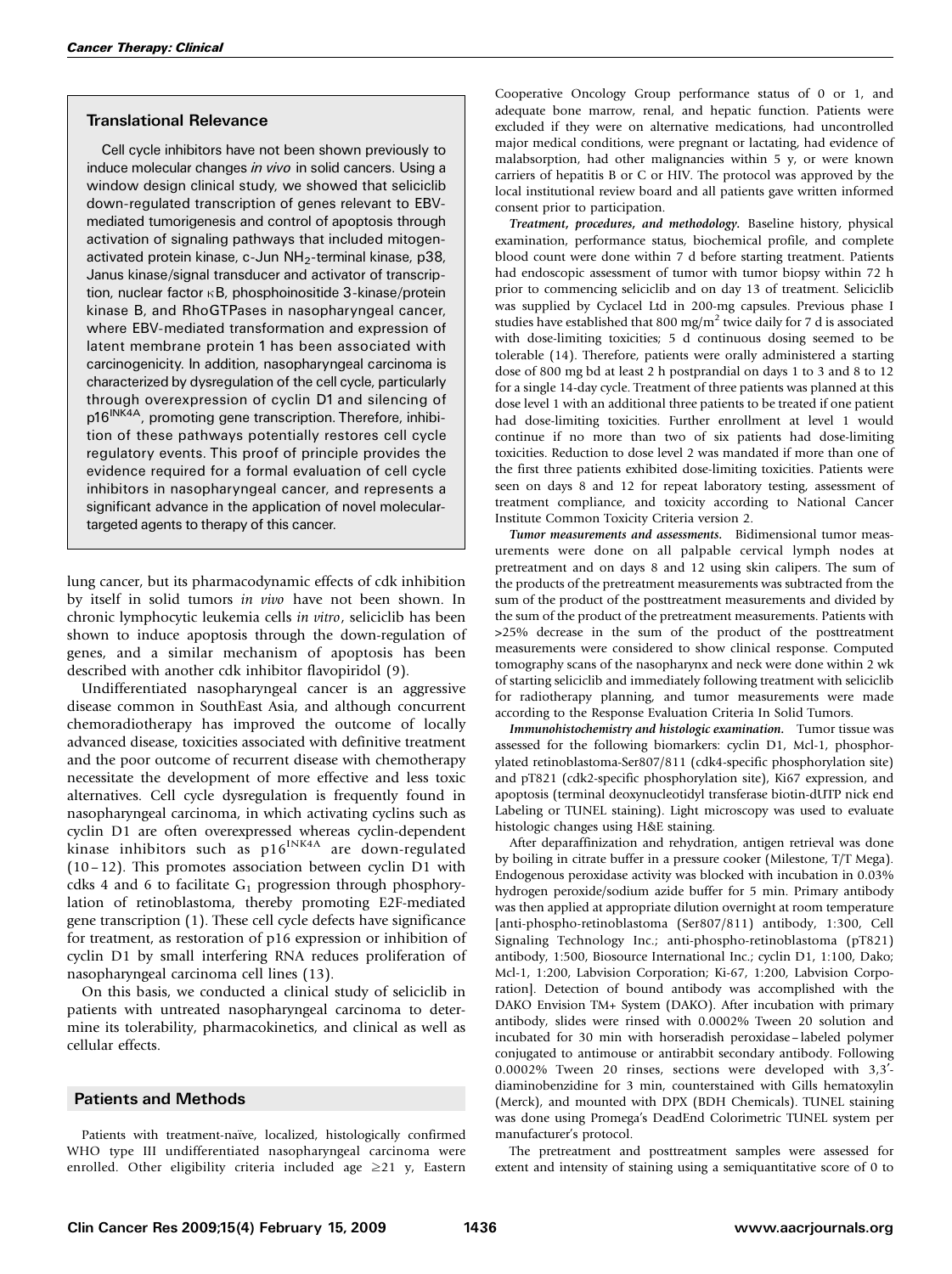3, and then compared and reported as increased expression, decreased expression, or maintenance of the expression. Only those cases with a clear, unequivocal difference leading to up- or downregulation were scored as such, to avoid possible false positives in borderline cases. Scoring was done by two independent pathologists who were blinded to the timing of sample collections. After examination of all the collected paired pretreatment and posttreatment samples, only those in which it was perceived that the biopsy was deep enough to represent tumor primarily (as opposed to adjacent surface epithelium) were considered suitable.

Low-density array real-time reverse transcriptase-PCR. Total RNA from snap-frozen tumor samples was extracted using Tri-Reagent (Molecular Research Centre Inc.). Total RNA yields and purity were determined using the ND-100 Spectrophotometer (Nanodrop Technologies). Public databases and publications were extensively reviewed to identify 380 genes involved in pathways of cell proliferation, cell cycle regulation, and apoptosis. Real-time reverse transcription-PCR analysis was carried out using the Micro-Fluidic Cards system (Applied Biosystems), preloaded with inventoried TaqMan Gene Expression Assays for the selected genes according to the manufacturer's instructions. Briefly, 1.2 µg of total RNA was reverse transcribed into cDNA using the cDNA Reverse Transcription Kit (Applied Biosystems). Ten microliters of cDNA sample were mixed with 490 µL of nucleasefree water and 500  $\mu$ L of 2  $\times$  PCR master mix. One hundred microliters of the reaction mix were loaded into each of the eight sample ports on the Micro-Fluidic Cards. Thereafter, the cards was centrifuged twice for 1 min at 331  $\times$  g at room temperature and then sealed and analyzed on the ABI PRISM 7900 HT Sequence Detection System (Applied Biosystems). Relative gene expression levels were determined by SDS 2.2.1 software using the  $\Delta$ Ct method (Applied Biosystems). Expression levels of target genes were normalized to GAPDH.

Plasma EBV viral copies. DNA from plasma samples obtained at baseline and on day 12 of seliciclib treatment was extracted using QIAamp Blood Kit (Qiagen). Plasma EBV DNA copy number, a specific validated marker of clinical tumor burden and treatment response in nasopharyngeal carcinoma (15, 16), was quantitated using real-time PCR primers and the probe targeted the BamHI-W region of the EBV genome as previously described (17).

Pharmacokinetic analysis. Pharmacokinetic samples were drawn from all patients at 0, 1, 2, 4, and 6 h on days 1 and 12 of treatment. Plasma levels of seliciclib and its most abundant carboxylated metabolite, PEF30-128, were assayed using a validated liquid chromatography-tandem mass spectrometry method at ACC, Germany. Noncompartmental pharmacokinetic analysis based on the individual patient's area under the concentration-time curves (AUCs) was done using the log-linear trapezoidal option, from time 0 to the last time point of each sampling period as well as from time 0 to infinity. Pharmacokinetic analyses were carried out using Kinetica version 4.4 (Innaphase Corp.).

Statistical analysis. Changes in gene expression for the panel of genes for each patient in the dataset were subjected to unsupervised hierarchical clustering to cluster patients with common gene expression changes. For each gene G, the "relative expression value"  $e_G$  between day0 and day13 as  $e_G = \frac{day13}{day0}$  if day13 >day0, and as  $e_G = -\frac{day0}{}$ day13 if day0 >day13. Hence  $eG = 3$  means its day13 value is 3 times its day0 value, and  $eG = -3$  means its day13 value is only  $1/3$ of its day0 value. Only genes that satisfied all of the following:  $(a)$ have present calls in >80% of samples, (b) SD > 0, (c) at least one observation has  $|e_G| > 2$ , and  $(d)$  the maximum and minimum values differ by at least 2, were retained. Of the 384 genes, only 283 met these conditions. Two-dimensional hierarchical clustering was done on the 283 genes and 14 samples, with similarity metric set to uncentered correlation. Gene expression levels in the patients were compared prior to and after treatment by using the paired Student's  $t$  test, using  $P < 0.05$ as significant. Statistical analyses were done with SPSS version 13.0 (SPSS Inc.).

# **Results**

Twenty patients were enrolled in this study, of which 16 received seliciclib; 4 patients withdrew consent before receiving

| <b>Table 1.</b> Patient characteristics, treatment and clinical tumor response |            |                |                |            |                |                |             |                |            |                |             |           |            |                |
|--------------------------------------------------------------------------------|------------|----------------|----------------|------------|----------------|----------------|-------------|----------------|------------|----------------|-------------|-----------|------------|----------------|
| <b>Patient No.</b>                                                             | 1          | 5              | 6              | 7          | 8              | 9              | 10          | 14             | 15         | 16             | 17          | 18        | 19         | 20             |
| Age $(y)$                                                                      | 56         | 45             | 50             | 39         | 46             | 40             | 44          | 47             | 55         | 55             | 69          | 54        | 54         | 45             |
| Sex                                                                            | М          | M              | M              | м          | M              | M              | M           | M              | M          | м              | м           | М         | M          | M              |
| Stage*                                                                         | <b>IVB</b> | <b>IVB</b>     | <b>IVB</b>     | <b>IVB</b> | III            | III            | <b>IVB</b>  | III            | <b>IVB</b> | III            | <b>IVB</b>  | III       | <b>IIA</b> | III            |
|                                                                                | 3          | $\overline{2}$ | $\overline{4}$ | 1          | 2              | 2              | 4           | 3              | 2          |                | 2           | 3         | 2          | 2              |
| N                                                                              | 3          | 3              | 3              | 3          | $\overline{2}$ | $\overline{2}$ | 3           | $\overline{2}$ | 3          | $\overline{2}$ | 3           | 2         | 0          | $\overline{2}$ |
| Dose level (mg)                                                                | 800        | 400            | 400            | 400        | 400            | 400            | 400         | 400            | 400        | 400            | 400         | 400       | 400        | 400            |
| Clinical Response<br>(% change)                                                | 0          | $-25$          | 19             | <b>NC</b>  | $-29$          | $-32$          | -8          | $-33$          | $-19$      | $-58$          | $-18$       | $-16$     | $-30$      | $-59$          |
| CT scan response<br>(% change)                                                 | $-5$       | $-10$          | $\mathbf 0$    | $-12$      | $-12$          | $-15$          | $\mathbf 0$ | $-15$          | $-20$      | $-8$           | $\mathbf 0$ | $+5$      | $-12$      | $-15$          |
| <b>Increased Tumor</b><br><b>Necrosis</b><br>(CT scan)                         | A          | A              | A              | A          | A              | A              | A           | A              | P          | P              | A           | A         | A          | A              |
| <b>Tumor Necrosis</b><br>(histology)                                           |            |                |                |            |                |                |             |                |            |                |             | <b>NT</b> |            |                |
| Baseline (%)                                                                   | 30         | 0              | $\Omega$       | $\Omega$   | $\Omega$       | $\Omega$       | 0           | 60             | $\Omega$   | 10             | $\Omega$    |           | $\Omega$   | 5              |
| Post-treatment (%)                                                             | 90         | 0              | $\mathbf 0$    | 10         | 10             | 10             | $\mathbf 0$ | 80             | 10         | 10             | $\Omega$    |           | 0          | 5              |
| % change in EBV<br>copy number                                                 | <b>NA</b>  | 0              | $-31$          | $-37$      | $+153$         | <b>NC</b>      | $+19$       | $+34$          | -43        | $+147$         | $+139$      | $+279$    | 0          | $-25$          |

NOTE: Data for two patients at 800 mg dose who stopped treatment for toxicity not shown. The % change (for response and EBV DNA copy number) was calculated as follows: % change = (post treatment measurement - baseline measurement)/baseline measurement  $\times$  100%.

Patients considered responders by clinical measurement of cervical lymph nodes have numbers in bold italics.

Abbreviations: M, male; A, absent; P, present; NA, not available; NT, no tumor tissue seen in specimen; CT, computed tomography. \*AJCC 5th Edition.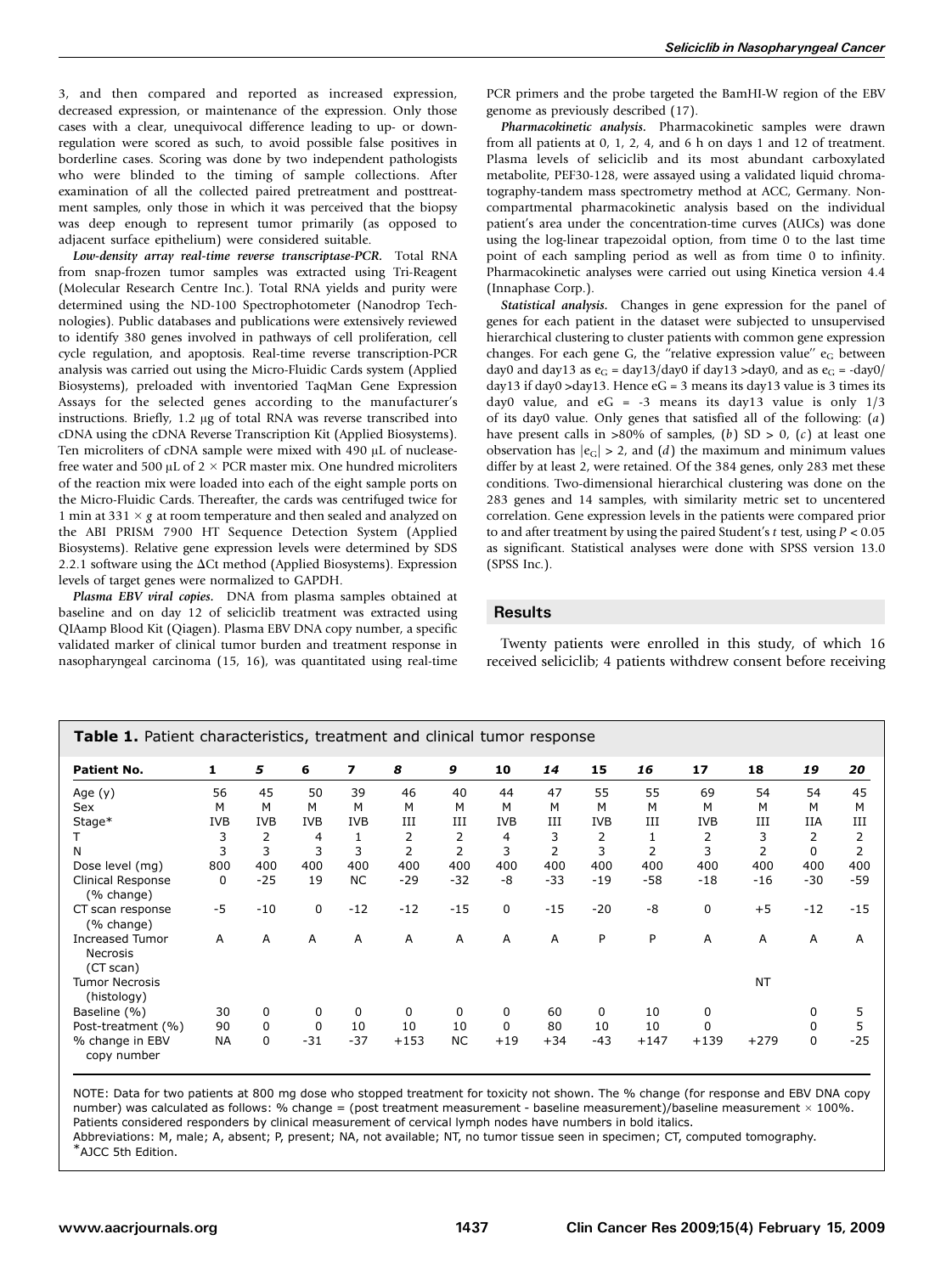

Fig. 1. Fibreoptic nasoendoscopy showing reduction of tumor after 2 wk of treatment with seliciclib. Left, before seliciclib; right, after seliciclib. Arrows point to the tumor in the nasopharynx.

study medication. All 16 patients were male Chinese with a median age of 49 years (range, 40-71 years) with WHO III histological grade, stage II ( $n = 2$ ), III ( $n = 6$ ), and IVB ( $n = 8$ ) disease (Table 1). All patients had localized disease with palpable cervical lymph nodes and were awaiting initiation of definitive treatment with radiotherapy or concurrent chemoradiation.

Toxicity and tumor response. At dose level 1 dose  $(n = 3)$ , only one patient completed treatment. One patient developed grade 2 nausea/vomiting after the first dose, and the second patient had grade 3 elevation of alanine aminotransferase and cholestatic jaundice on day 8. Hepatitis B and C serologies were negative in this patient. Both patients stopped therapy after the first week. At dose level 2 ( $n = 13$ ), no side effect, in particular no significant elevation in creatinine or serum transaminases, was observed. Of the 14 evaluable patients, 7 (all on level 2) had >25% reduction in palpable cervical lymph nodes. Corresponding computed tomography scan assessments showed reductions in lymph nodes in the same patients ranging from 5% to 25% (Table 1). All patients had stable disease according to the Response Evaluation Criteria In Solid Tumors for response. Clear reduction in the nasopharyngeal tumor was seen on endoscopy in a patient (Fig. 1). Radiographic evidence of necrosis in the cervical lymph nodes was seen after treatment in an additional two patients at dose level 2.

Serum pharmacokinetics. At the 800-mg bd dose level  $(n = 3)$ , mean peak plasma concentration of seliciclib reached 6.6  $\pm$  1.5  $\mu$ g/mL at mean Tmax of 1.3  $\pm$  0.6 hours, resulting in a mean AUC 0-last of 22.8  $\pm$  9.6  $\mu$ g  $\times$  h/mL on day 1 (Fig. 2). The mean peak plasma level and AUC 0-last at the 400 mg bd dose ( $n = 13$ ) was 5-fold lower at 1.3  $\pm$ 0.7  $\mu$ g/mL, and 4.5  $\pm$  2.7  $\mu$ g × h/mL, respectively. Both AUC  $0-\infty$  (n = 12) and Cmax (n = 13) on days 1 and 12 were similar for both doses.

Pharmacodynamic analysis. One patient at the 800-mg dose level and 13 patients at the 400-mg dose level had paired biopsy samples. The other two patients at the 800-mg dose level did not undergo pharmacodynamic analysis because they stopped dosing in the first week from toxicity.

Immunohistochemistry and histologic examination. Stored tumor samples from the initial patients were found to contain RNA preserving solution, and despite efforts to do antigen retrieval did not yield consistent results; therefore, six paired samples were finally analyzed and results agreed upon by two independent pathologists (Table 2 and Fig. 3). Expression of Mcl-1 and cyclin D1 were clearly decreased posttreatment in three cases, phosphorylated retinoblastoma (pT821) expression

was decreased in two samples, whereas Ser 807/811 was unchanged, indicating preferential cdk2 inhibition. Increased apoptosis as measured by TUNEL staining was seen in three patient samples. Ki-67 was decreased in only one patient. The percentage of necrotic area in relation to the overall sample area was calculated; only those cases with a clear, unequivocal difference were considered to have increased necrosis. Six of thirteen suitable paired specimens showed increased necrosis posttreatment (Table 1).

Effect of seliciclib on transcription. Fourteen tumor pairs yielded sufficient RNA and were adequate for analysis of gene expression, all of which contained  $\geq 80\%$  tumor on light microscopy. Unsupervised clustering analysis of all 380 genes showed two clear patient clusters with differential downregulation of genes (Fig. 4). Greater than 25% of genes showed down-regulation of expression by >25% in the nine patients (5, 7, 8, 9, 14, 16, 17, 18, and 19) in one cluster. Comparison of this cluster of patients with clinical response showed close concordance; therefore this cluster was classified as responders whereas the cluster of five patients whose tumors did not show this pattern of transcriptional repression were classified as nonresponders. To generate hypotheses regarding the cellular



Fig. 2. Plasma disposition curves of seliciclib at 400 mg ( $n = 13$ ) and 800 mg  $(n = 3)$  bd dosing. The mean concentrations at each time point are shown with respective error bars at each time point of sampling.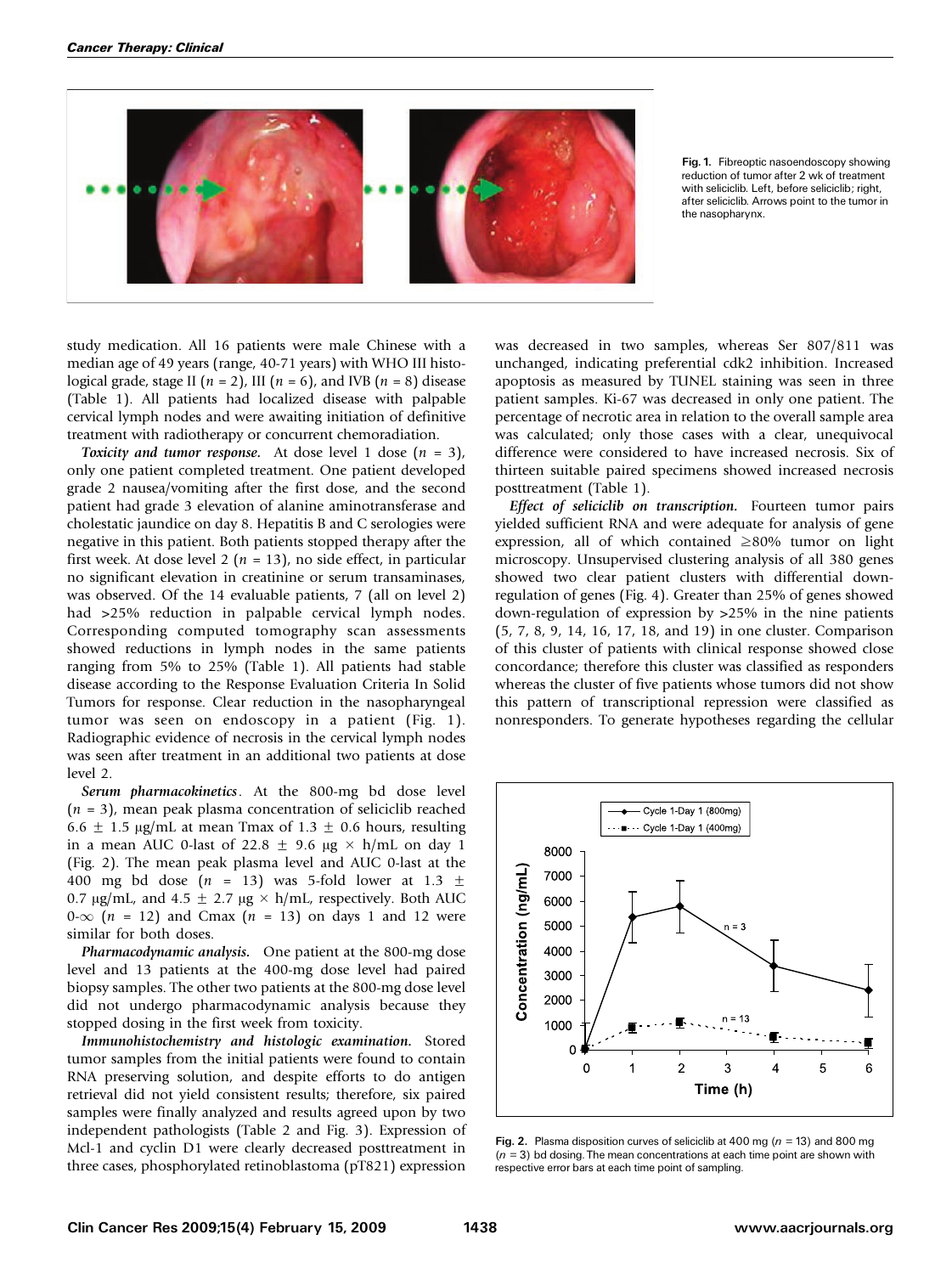| <b>Patient No.</b> | 15   | 16     | 17    | 18 | 19    | 20   |
|--------------------|------|--------|-------|----|-------|------|
| TUNEL assay        |      |        | $-/-$ | na |       | $-7$ |
| Mcl-1 staining     | $-7$ |        |       | na |       | $-7$ |
| Ki67 staining      |      |        | $-7$  | na | $-/-$ | $-7$ |
| Cyclin D-1         | $-1$ | $-$ /+ |       | na |       |      |
| pRB (T821)         | $-7$ | $-7+$  | $-7+$ | na | $-7$  | $-7$ |
| pRB (Ser 807/811)  |      | -/+    |       | na | $-7$  | $-7$ |

NOTE: +, increased expression; -, decreased expression; -/+, maintained expression/unchanged expression; na, no tumor tissue seen in specimen.

Abbreviation: pRB, phosphorylated retinoblastoma.

effects of seliciclib exposure, we analyzed the responders for genes that were down-regulated to the greatest extent. This would then yield a panel of most significantly modulated genes at the transcriptional level that could be evaluated against the known cell cycle modulatory effects of seliciclib.

First, the mean gene expression level for all genes of pretreatment and posttreatment samples were compared in the nine responders, and 136 genes were found to be down-regulated posttreatment at  $P < 0.05$  using paired t test. Using the GeneCards integrated database (www.genecards.org) and pathway analysis via the KEGG pathway database (www. genome.jp/kegg/pathway.html), 18 of 136 genes were antiapoptotic, 63 were involved in signal transduction, 41 were involved in the mitogen activated protein kinase (MAPK) pathway, 18 were related to cell proliferation and metabolism, 19 were implicated in RNA synthesis/DNA replication, and 10 were associated with DNA repair. Sixty-three genes represented those with the most significant transcriptional down-regulation  $(P < 0.02)$ , of which the majority could be grouped into pathways involving four major signal transduction pathways: the MAPKs, including extracellular signal-regulated kinase (ERK), p38, and c-Jun  $NH<sub>2</sub>$ -terminal kinase (JNK); the Janus kinase-signal transducer and activator of transcription (JAK-STAT) pathway; the nuclear factor  $\kappa$ B (NF $\kappa$ B) pathway; and the phosphoinositide 3-kinase/protein kinase B (PI3K/AKT) pathway (Table 3). In addition, genes pertinent to cellular proliferation like heat shock protein 70 (HSPA8), involved in folding of signal transduction proteins, protein phosphatase 1 (pNUTS), and general transcription factors (GTF3C4), DNA repair (ERCC4 and ERCC6, XPC), as well as transcription and translation initiation (eIF2A) were among the most significantly down-regulated genes (Table 3). Taken together, this shows that seliciclib down-regulates genes that are important for promotion of tumor growth and cell survival in nasopharyngeal carcinoma.

Plasma EBV viral DNA load. Plasma EBV copy number, a marker of disease burden in nasopharyngeal carcinoma, was reduced by =25% in 4 of 13 patients after this brief exposure to seliciclib.



Fig. 3. Representative areas from the samples analyzed. For each given antibody indicated, the first images  $(A, C, E, G, I)$  and  $K$ ) represent pretreatment samples, whereas the second images  $(B, D, F, H, J$  and  $L$ ) are the corresponding posttreatment. All the images are taken at  $\times$  600 magnification.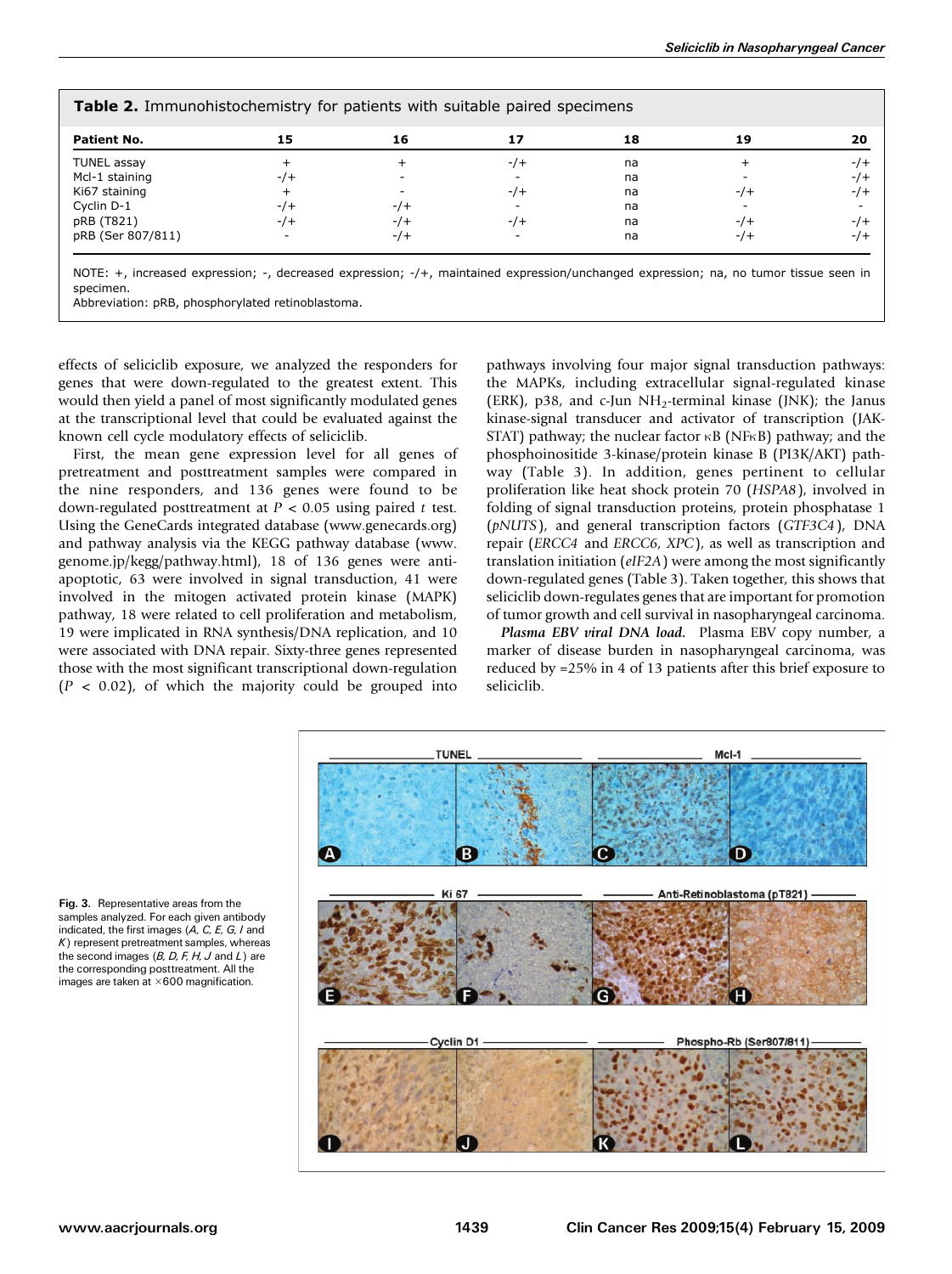

Fig. 4. Effect of seliciclib on gene expression of primary nasopharyngeal carcinoma tumors. Differential expression of the 380-gene panel as measured by real-time quantitative PCR array in patients with nasopharyngeal carcinoma before and after treatment with seliciclib. The cluster was visualized usingTREEVIEW. Columns, individual patient samples; rows, individual genes. Color changes within a row indicate changes in posttreatment gene expression levels relative to pretreatment levels: red, up-regulation, green, down-regulation.

## **Discussion**

As development of cytostatic therapeutic agents with specific cellular targets progresses, it is crucial to understand the pharmacodynamic effects of these agents in tumor tissue to guide clinical development. Seliciclib is in phase II clinical trials in combination with chemotherapy; however, its cell cycle inhibitory effects in solid tumor have not previously been shown in patients. Therefore, this study provides the first evidence that seliciclib in clinically tolerable doses exerts effects in tumor cells consistent with cell cycle inhibition, and justifies its clinical development as an anticancer agent in particular in nasopharyngeal carcinoma, in which cell cycle dysregulation such as loss of p16<sup>INK4a</sup> and overexpression of cyclin D1 could be targeted by cdk inhibition.

In this study, the higher dose of 800 mg bd achieved plasma concentrations that seemed to be higher than previously reported; it was tolerated poorly in the three patients treated, and one patient experienced grade 3 liver toxicity which is a known dose-limiting toxicity of seliciclib, whereas another patient developed grade 2 nausea/vomiting despite optimal antiemetics and diaphoresis. Dose reduction to 400 mg bd was feasible, with no major adverse events. However, the plasma concentrations at this dose resulted in a 5-fold drop in drug exposure. Despite this, antitumor effects were seen as evidenced by lymph node shrinkage after 2 weeks on clinical measurement and computed tomography scans, tumor necrosis/ apoptosis on light microscopy, and reduction in plasma EBV DNA in 4 of 13 patients by  $\geq$  25%, a validated marker of tumor burden in nasopharyngeal carcinoma. Immunohistochemistry of paired samples showed reduced phosphorylated retinoblastoma using a cdk2- but not cdk4-specific antibody, and reduced expression of cyclin D1 as well as Mcl-1, which are known effects of cell cycle inhibition by seliciclib in myeloma cell lines, B-cell chronic lymphocytic leukemia (5, 18). Increase in the plasma EBV DNA after treatment occurred in 6 of 13 patients (from 19% to 279%). The discordance between the EBV viral DNA load and clinical responses could be due to the short 2-week interval between sampling points before and after treatment or assay variability. As plasma EBV viral DNA is mainly derived from tumor, it is possible that tumor apoptosis may result in initial increase in the plasma copy number.

To further elucidate the in vivo effects of seliciclib on oncogenic pathways pertinent to nasopharyngeal carcinoma, a panel of genes including those related to apoptosis, cell cycle, cell proliferation, DNA repair, and signal transduction was assessed using quantitative reverse transcription-PCR. Global down-regulation of transcription was observed in most patients studied. The pattern of genes significantly downregulated were consistent with those previously described in B chronic lymphocytic leukemia cells in vitro, including signal transduction, antiapoptotic, cell cycle, DNA repair, and cell proliferation genes. Specifically, antiapoptotic genes like TRAF5, BCL-2, and SIRT2 were down-regulated (18). Similarly, down-regulation of DNA repair genes like XPA, ERCC4, and ERCC6 may impair cell survival to DNA damaging agents, and may suggest a possible role in combination with DNA damaging agents like cisplatin, an effective agent in treating nasopharyngeal carcinoma.

Of interest, the most significantly down-regulated genes were members of pathways that are known to be activated by latent membrane protein 1 (LMP1), an EBV-encoded gene that is known to mediate oncogenic properties by acting as a constitutively active tumor necrosis factor receptor. LMP1 is known to be expressed in the majority of nasopharyngeal carcinoma cells and is believed to contribute to EBV-mediated tumorigenesis and control of apoptosis through activation of signaling pathways that include the MAPK, JNK, p38, JAK/ STAT, NFKB, PI3K/AKT, and RhoGTPases (19, 20). Seliciclib seems to have prominent down-regulatory effect on all these pathways, which may contribute to its positive clinical effects observed in this study. Other down-regulated genes of note were involved in initiation of transcription and translation including GTF3C4 and GTF2B/TFIIB, which may further impair transcription globally, collaborating with other effects to induce tumor cell apoptosis. Phosphatase 1 nuclear targeting subunit (pNUTS), a modulator of protein phosphatase 1 that regulates biological pathways like cell proliferation, differentiation, was significantly down-regulated in both cell lines as well as in the patient samples, and may be a critical target in seliciclibmediated cell cycle inhibition (21).

Taken together, clinical doses of seliciclib can induce conditions that promote apoptosis in nasopharyngeal carcinoma through global transcriptional down-regulation, specifically genes mediating signal transduction via LMP1 signaling, which is consistent with its ability to inhibit cdk2, 7 and 9, and is in agreement with previously reported findings on chronic lymphocytic leukemia (18).

Interestingly, these molecular perturbations, histologic changes, and clinical responses were seen at the 400-mg bd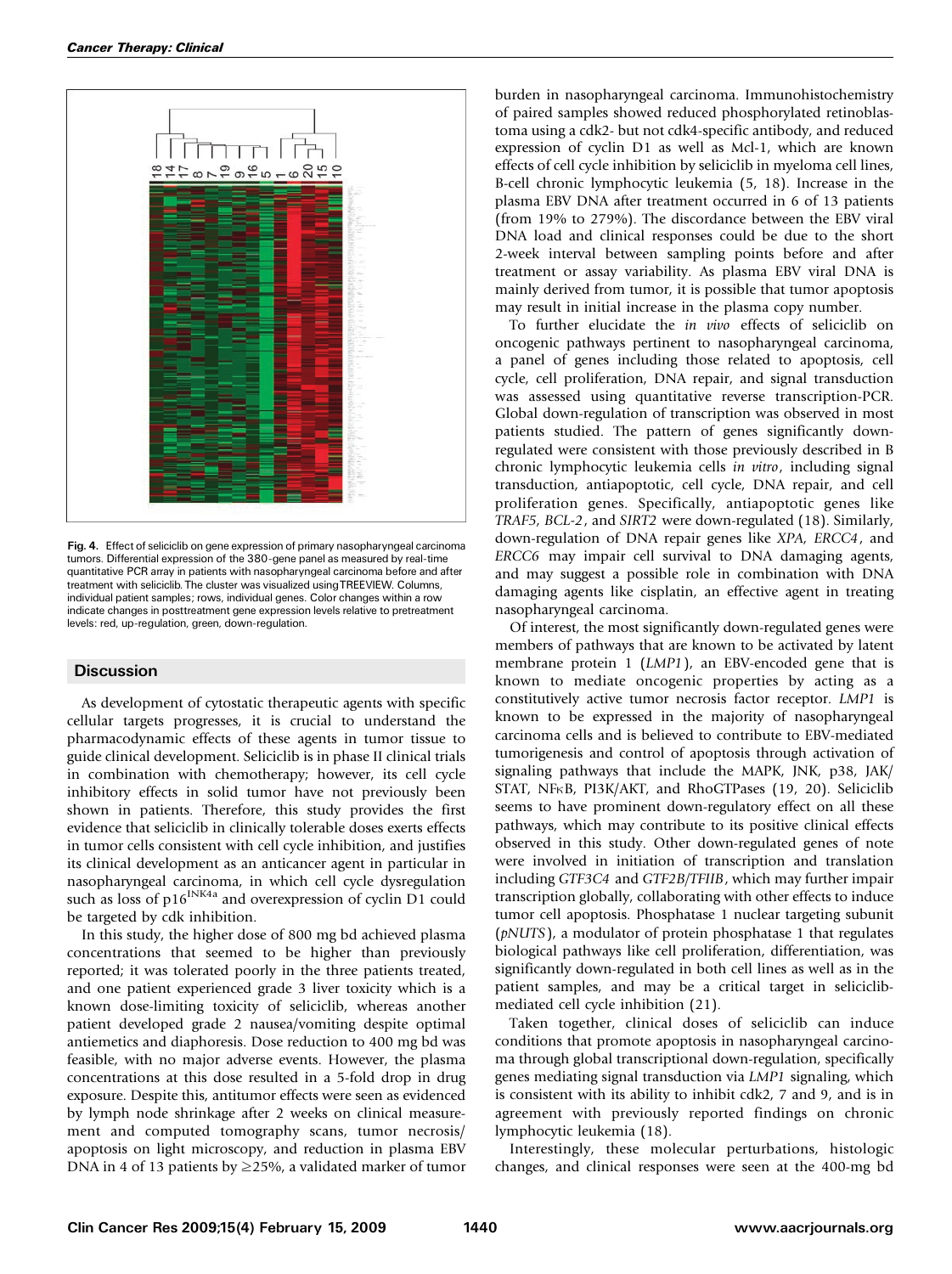dose of seliciclib, which did not achieve plasma concentrations relevant to induce apoptosis in cell lines (IC $_{50}$  15  $\mu$ mol/L) although high enough to be relevant for inhibition of CDK2, 7, and 9. It is well established that p-53 is wild-type in tumors from nasopharyngeal carcinoma patients (22 – 24). In vitro, seliciclib is known to be more potent against p-53 wild-type compared with p-53 mutant cell lines (6). In support of this, we have found that in nasopharyngeal carcinoma cell lines, p-53

| Gene                 | P     | <b>Gene ID</b> | <b>Function</b>                                                      |
|----------------------|-------|----------------|----------------------------------------------------------------------|
| <b>MAPKAPK2</b>      | 0.00  | 9261           | Signal transduction/MAPK signaling                                   |
| BID                  | 0.001 | 637            | Proapoptotic                                                         |
| <b>TYMS</b>          | 0.002 | 7298           | DNA synthesis                                                        |
| <b>RPLPO</b>         | 0.002 | 6175           | Ribosomal protein                                                    |
| <b>BTRC</b>          | 0.002 | 8945           | Signal transduction (â-catenin and NF-kB)/transformation             |
| <b>XPC</b>           | 0.002 | 7508           | DNA repair                                                           |
| HSPA8                | 0.003 | 3312           | MAPK signaling pathway and cellular macromolecule metabolism         |
| CDK7                 | 0.003 | 1022           | Cell cycle and transcriptional regulation                            |
| <b>TBP</b>           | 0.003 | 6908           | Transcription factor/regulates RNA pol II activity                   |
| <i>PIK3C1/PIK3CB</i> | 0.00  | 5291           | Signal transduction and transformation                               |
| ORC6L                | 0.003 | 23594          | DNA replication and cell cycle                                       |
| GADD45A              | 0.004 | 1647           | Signal transduction/p38-JNK activation                               |
| MAPK3/ERK1           | 0.004 | 5595           | signal transduction/MAPK signaling/apoptosis/cell proliferation      |
| ORC5L                | 0.00  | 5001           | DNA replication                                                      |
| МСМЗ                 | 0.005 | 4172           | DNA replication - eukaryotic gene replication initiation             |
| ACBD3                | 0.01  | 64746          | signal transduction                                                  |
| GTF3C4               | 0.005 | 9329           | Transcription factor/RNA pol III activity                            |
| RAF1                 | 0.005 | 5894           | signal transduction/cell proliferation/interacts with PAKs/MEKs/ERKs |
| SIRT2/Sir2           | 0.005 | 23411          | Antiapoptotic (negatively regulates p53 function)                    |
| MAP4K1/HPK1          | 0.006 | 11184          | Signal transduction/MAPK/JNK signaling/apoptosis                     |
| SHP2/PTPN11          | 0.006 | 5781           | Signal transduction/JAK Stat signaling                               |
| eIF2A                | 0.01  | 83939          | Translation initiation                                               |
| JMJ/JARID2           | 0.006 | 3720           | Cell proliferation repression                                        |
| RAB5A                | 0.007 | 5868           | Signal transduction/cell proliferation                               |
| <b>UBE2N</b>         | 0.007 | 7334           | DNA repair                                                           |
| pNUTS/PPP1R10        | 0.007 | 5514           |                                                                      |
| BCL2L11/BIM          | 0.007 | 10018          | Proapoptotic                                                         |
| MAP2K5/MEK5          | 0.007 | 5607           | Signal transduction/MAPK signaling and antiapoptosis                 |
| GATA2                | 0.008 | 2624           | Transcription factor binding                                         |
| <b>TNFRSF6/FAS</b>   | 0.008 | 355            | MAPK signaling pathway/apoptosis                                     |
| ERCC6                | 0.008 | 2074           | DNA repair                                                           |
| CDC42                | 0.008 | 998            | MAPK signaling (interacts with PAKs)/cell proliferation              |
| <b>HEAB</b>          | 0.009 | 10978          | RNA metabolism/ATP GTP binding protein                               |
| DVL1                 | 0.01  | 1855           | Signal transduction/b-catenin WNT signaling                          |
| SMAD4                | 0.01  | 4089           | Cell cycle and signal transduction of WNT and TGF? family            |
| <b>DCTD</b>          | 0.01  | 1635           | Nucleotide metabolism                                                |
| CYC1                 | 0.01  | 1537           | Proapoptotic                                                         |
| CASP10               | 0.011 | 843            | Effector of apoptosis                                                |
| GRB2                 | 0.011 | 2885           | MAPK signaling pathway                                               |
| МАР2К6/МКК6          | 0.011 | 5608           | MAPK signaling pathway                                               |
| HIST4H4              | 0.012 | 121504         | DNA binding and metabolism                                           |
| BCL <sub>2</sub>     | 0.012 | 596            | Antiapoptosis                                                        |
| STAT1                | 0.013 | 6772           | Signal transduction                                                  |
| MAPK14/p38           | 0.013 | 1432           | MAPK signaling pathway                                               |
| ERCC4                | 0.013 | 2072           | DNA repair and metabolism                                            |
| <b>MAX</b>           | 0.013 | 4149           | MAPK signaling pathway                                               |
| EP300                | 0.01  | 2033           | Transcriptional factor/transcription coactivation                    |
| <i>MAPK1/ERK</i>     | 0.013 | 5594           | MAPK signaling pathway/apoptosis                                     |
| APC                  | 0.014 | 324            | Signal transduction/WNT signaling pathway                            |
| MAPK4K4              | 0.015 | 9448           | MAPK signaling pathway                                               |
| CRK                  | 0.015 | 1398           | MAPK signaling pathway                                               |
| <b>FADS1</b>         | 0.02  | 3992           | Cellular metabolism                                                  |
| PRKACG               | 0.015 | 5568           | MAPK signaling/aopotosis                                             |
| ELK4/SAP1            | 0.017 | 2005           | MAPK signaling and cellular metabolism                               |
| PAK2                 | 0.017 | 5062           | MAPK signaling pathway                                               |
| IKBKB                | 0.017 | 3551           | MAPK signaling pathway and apoptosis                                 |
| <b>TP53</b>          | 0.018 | 7157           | Cell cycle regulation and MAPK signaling pathway                     |
| AGTPBP1              | 0.018 | 23287          | Cellular metabolism                                                  |
| MSK-1/RPS6KA5        | 0.018 | 9252           | MAPK signaling pathway                                               |
| BCL11A               | 0.018 | 53335          | Cellular metabolism                                                  |
| MAP3K6/ASK2          | 0.018 | 9064           | MAPK signaling pathway/JNK signaling                                 |
| TRAF5                | 0.019 | 7186           | MAPK signaling pathway/apoptosis                                     |